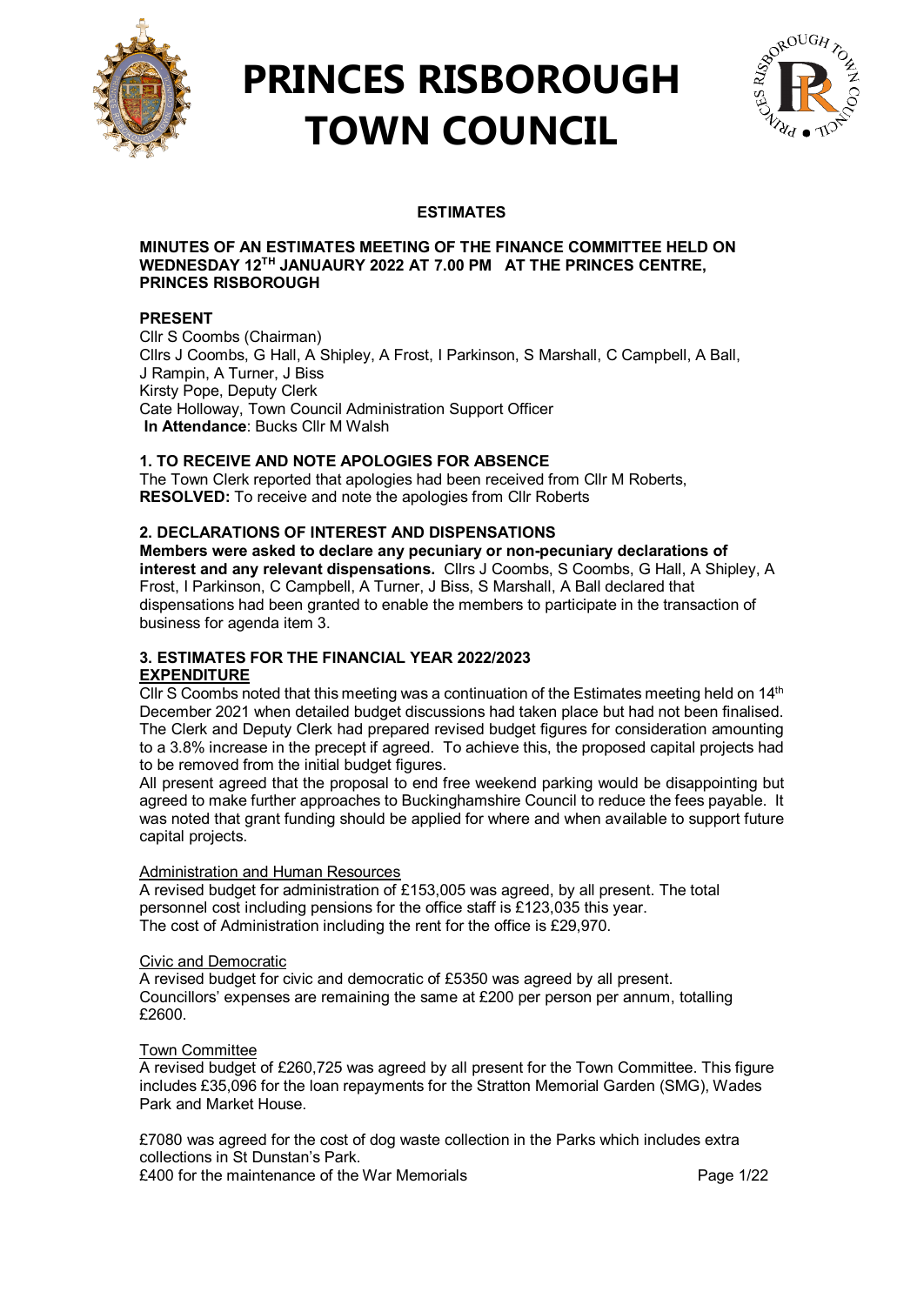

## **PRINCES RISBOROUGH TOWN COUNCIL**



£5000 for the repair of existing playground equipment.

£16000 was agreed to cover the cost of the town planting for winter and summer, tree work identified by the Arboriculturalist and £750 for the maintenance of the new trees planted under the Queen's Canopy initiative.

£25,500 was agreed for lighting which includes energy charges, maintenance of existing posts and lights and new installations.

£41,030 for the cost of maintenance of the parks, SMG and the town including the listed buildings and the risk inspections.

The total personnel cost including pensions for the Maintenance staff is £123,269 this year. £6600 for new street furniture, equipment and signage.

The income from the SMG for the year was estimated at £12,500, from the parks for the year was estimated at £850 and from the Maintenance Team £24,985 totalling £38,335.

#### Market

The existing budget of £3,750 was agreed by all present for the Market budget. £750 each for equipment and marketing. The estimated income from the Market is £6,480.

#### Commercial Services Committee

A revised budget of £150,056 was agreed by all present for the Commercial Services Committee. This estimate includes the budgets for the Market House £2050, £600 for 39 High Street, £7,1079 for the Wades Centre and £68,299 for the Brushwood Suite which includes loan repayments of £20,765.

The estimated income from the Market House is £2,880,from 39 High Street is £30,000 subject to any government lockdowns and from the Wades Centre £34,893 and the Brushwood Suite is £39,998 which are both cautious estimates due to Covid:19. The total income is estimated at £107,771

## Market House

A revised budget of £2050 was agreed by all present for the cleaning supplies, utilities charges and the cost for a cleaner.

All present agreed to maintain the current hire charges for the Market House which is an hourly rate of £12 per hour for local/charity/not for profit organisations and £21 per hour for commercial hirers. Bookings can be made on the basis of a minimum booking of 2 hours and evening bookings can be arranged when an additional charge of £20.00 would be made to cover the cost of a council representative securing the premises on exit.

The estimated income from the Market House is  $£2,880$  including the rents received for pitches under the Market House.

## 39 High Street

A revised budget of £600 was agreed by all present for insurance. The estimated income from 39 High Street is £30,000.

#### Wades Centre.

A revised budget of £79,107 was agreed by all present for the cleaning supplies, utilities charges, maintenance and salaries.

Income from the Wades Centre was estimated to be £34,893 due to Covid:19 restrictions.

#### Brushwood Suite/Café Expenditure

A revised budget of £68,299 was agreed by all present for the set-up costs, cleaning supplies and services, utilities charges, maintenance, loan repayments and staff salaries. Income from the Café and Brushwood Suite was estimated to be £39,998 due to Covid:19 restrictions.

Page 2/22  $\sim$  Page 2/22